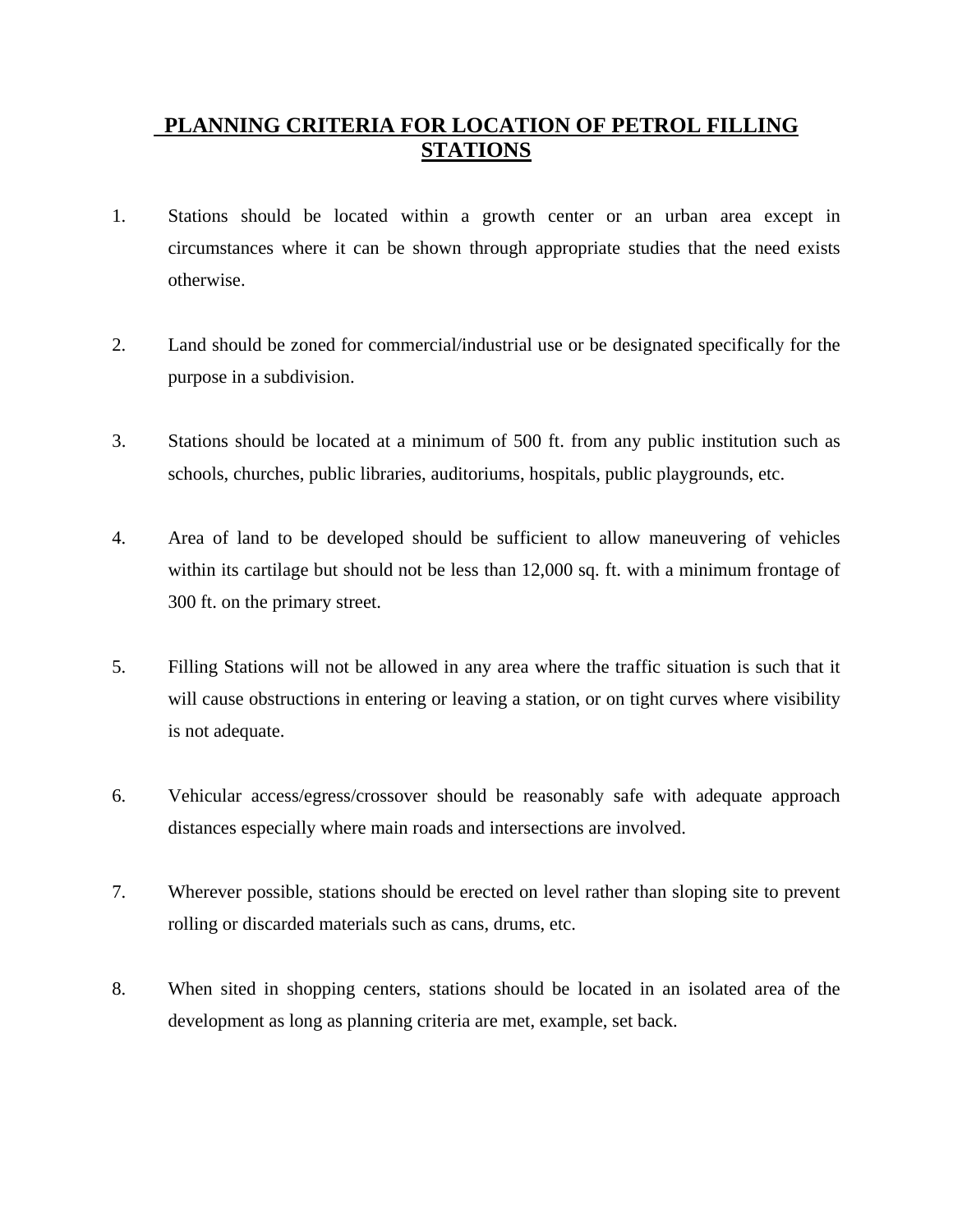- 9. Environmental impact on streams, lakes, ponds, aquifer, etc., will be taken into consideration. An Environmental Impact Assessment may be required from the applicant.
- 10. Buildings are to be located a minimum of 40 ft. from road property boundaries to provide adequate area for maneuvering of vehicles in the service area.
- 11. Canopies and supports over pumps and service equipment when located less than 20 ft. from interior residential lot lines or building or structure should be constructed of noncombustible material.
- 12. Petrol pumps shall be located a minimum of 100 ft. from any residential building.
- 13. No fuel pumps or other mechanical equipment shall be installed so as to permit servicing of motor vehicles standing in a public street or highway.
- 14. All service areas should be paved to avoid dust nuisance.
- 15. Exterior design of the building should be compatible with adjacent development and should be such that it is not detrimental to property values in the area.
- 16. In a residential area a landscaped open area 10 ft. wide shall be provided along the rear property boundary and 15 ft. wide along the side proper boundaries, and be separated from paved area by curb or other barrier.
- 17. Where the site adjoins the side or rear boundary of a residential lot, a solid wall 10 ft. in height should be constructed and maintained along that lot boundary.
- 18. A raised curb of at least 6" in height should be erected along street property lines except for driveway openings so as to prevent operation of vehicles on sidewalks, and to define entrance/exit points.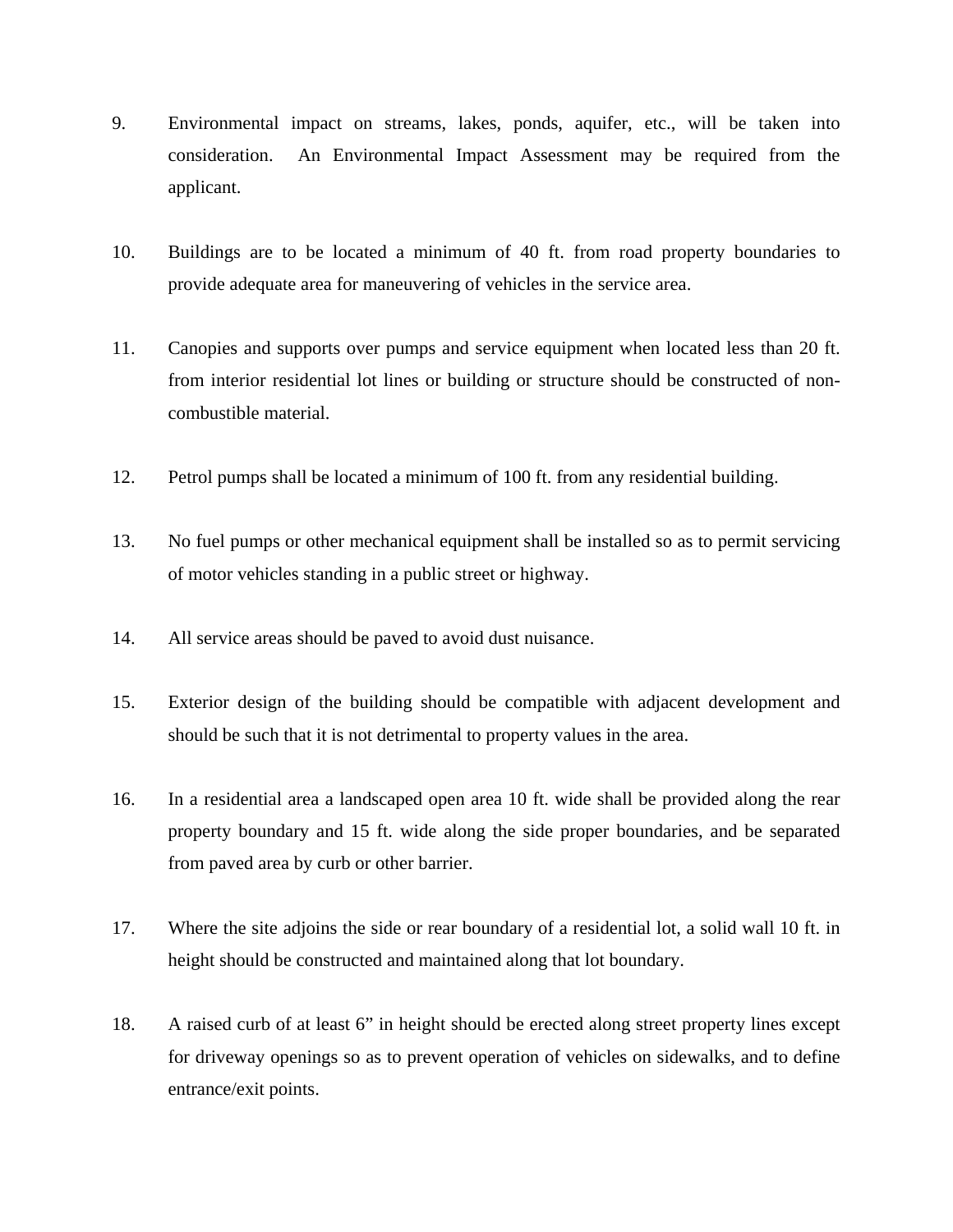- 19. Signs should be accordance with the Advertisement Regulations and should be located so as not to reflect the sun into the face of motorists and should be large enough so that they can be seen from a reasonable distance at a reasonable speed.
- 20. Stations are to be equipped with fire-fighting and fire protection equipment installed in accordance with the requirements of the Fire Department.
- 21. Each tank shall be vented to the atmosphere outside of buildings by means of an independent vent pipe which should not be less than 12 ft. in height or 2 ft. above the top of the nearest adjacent building.
- 22. All volatile flammable liquid storage tanks shall be installed below ground in compliance with the requirements of the Ministry of Construction (Works).
- 23. Integral containers of adequate design and capacity should be provided for solid waste, such as discarded cans, bottles, etc.
- 24. Proper facilities for storage and disposal of used and waste oil and gas must be provided.
- 25. Waste water from the washing of motor vehicles et cetera and sewage disposal should be to the satisfaction of the Health Authorities.
- 26. Notice of intent to construct and operate a Petrol Filling Station should be posted on the site and gazetted to enable ad to enable adjacent owners within a specified radius to object if they so desire.
- 27. Fuel should be stored in double walled container to minimize leakage and prevent contamination of ground water.
- 28. Normally no access to nor egress from a filling station shall be closer than 150 ft. to any road intersection or 250 ft. from the intersection of two main roads.